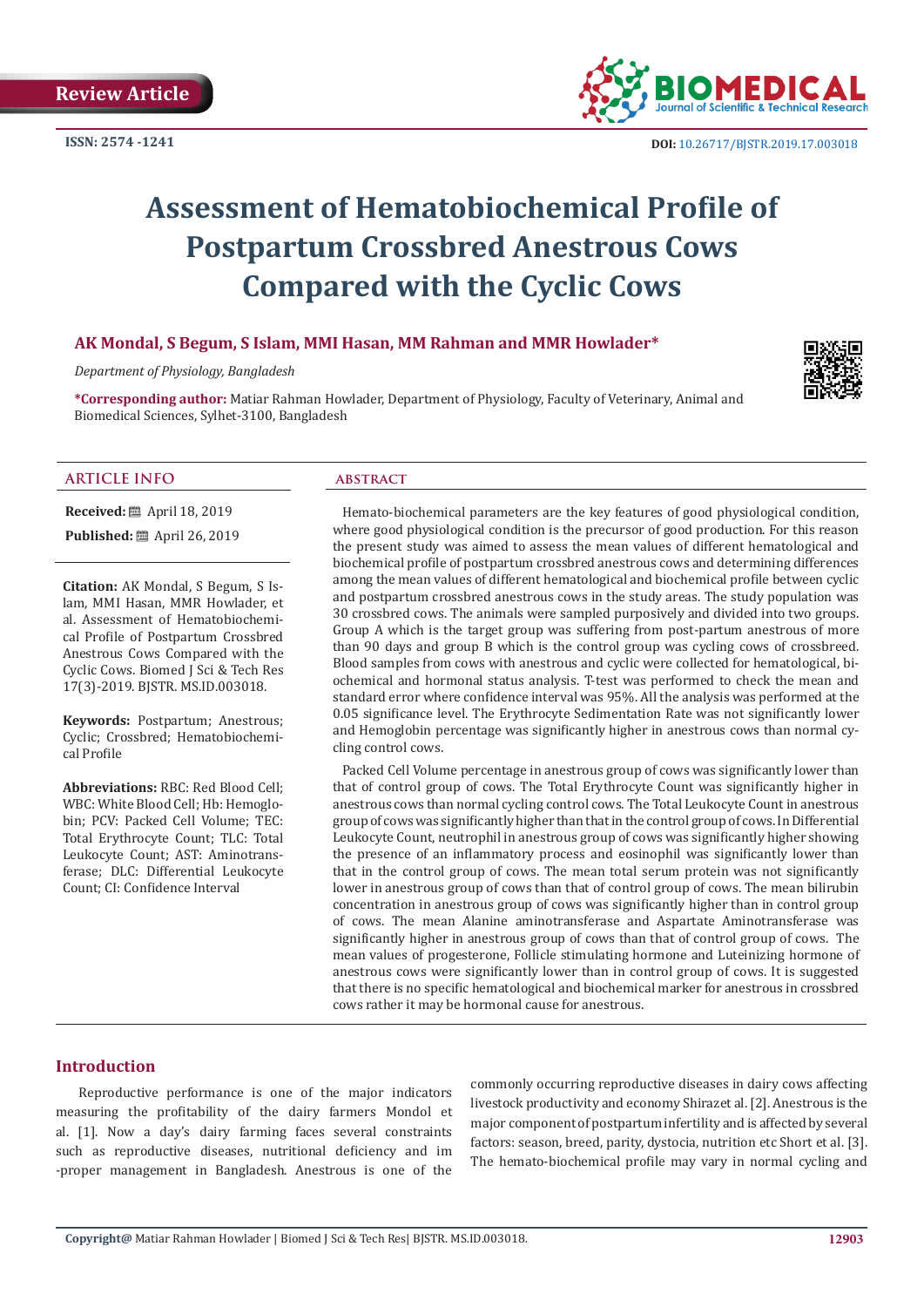anestrous animals Geneser [4]. Since hematobiochemical profile changes during various reproductive states, it is imperative to study hematological constituents during these states. A significant increase of Red Blood Cell (RBC) and White Blood Cell (WBC) occurs during estrous phase in cattle Soliman et al. [5]. Hemoglobin (Hb) level decrease in anestrous than in cycling buffaloes and cows, respectively Dhoble et al. [6,7]. The total erythrocyte count (TEC), hemoglobin concentration (Hb) and Packed Cell volume (PCV) are decreased in anestrus and repeat breeder animals while mean corpuscular volume and total leukocyte count (TLC)are increased in these two groups Kumar et al. [8].

High incidence of repeat-breeding and anestrous are associated with the deficiencies of cholesterol Kumar et al. [8], glucose Jani et al. [9], protein, albumin and globulin Joe Arosh et al. [10]. Lower Aspartate Aminotransferase (AST) is associated with the anestrous condition of cows Arosh et al. [10]. Hemato-biochemical studies are important in diagnosis of healthy and diseased conditions of the animals. The knowledge of hematological values is useful in diagnosing various pathological and metabolic disorders, which can adversely affect the productive and reproductive performance of cows, resulting in great economic losses to dairy farmers Pyne et al. [11,12]. Therefore, aim of the present study was to investigate various hematological and biochemical profile and comparing the hematological and biochemical profile between cyclic and postpartum crossbred anestrous cows.

# **Materials and Methods**

# **Study Area**

The study was undertaken at six dairy farms in Sylhet Upazila Sadar, Sylhet, Bangladesh.

### **Study Population**

The study population was 30 crossbred cows. The animal was sampled purposively and divided into two groups. Group A which is the target group (n=15) was suffering from post-partum anestrous of more than 90 days and group B which is the control group (n=15) was cycling cows of crossbred.

# **Management of the Study Population**

Proper balanced diets were supplied in those farms. The concentrated feed was containing Moisture (Maximum) -12-13 %; Crude protein (Minimum) - 21 %; Crude fat (Minimum) -4- 4.5 %; Crude fiber (Maximum) -9-10 %; Total digestible nutrients (Minimum) -64 %; Calcium (Minimum) -1.5 %; Phosphorus (Minimum) -0.65 %. For fodder, straw and green grasses were used as 6kg/100 kg body weight of the cattle. Fresh and clean drinking water was provided as adlib tam. Proper vaccination schedule (For Anthrax, Black Quarter, Foot and Mouth Disease and Hemorrhagic Septicemia) and deworming (Regular basis on 3 months interval) were followed in those farms. Proper hygienic and strict sanitary measures were taken in the farm.

# **Sample Collection**

Five (5) ml blood was collected from each cow by jugular vein puncture using ten (10) ml plastic syringe. The hematological studies were performed within two hours of the blood collection. Rest of the sample was taken in vials for collection of serum. Serum sample was kept at -200C until analyzed.

# **Methods**

Estimations of Hemoglobin (Hb), Erythrocyte Sedimentation Rate (ESR), Packed Cell Volume (PCV), Total Erythrocyte Count (TEC), Total Leukocyte Count (TLC) were performed following the methods described by Lamberg et al. [13] at the physiology laboratory of Sylhet Agricultural University, Sylhet. Differential Leukocyte Count (DLC) and biochemical tests were performed by using Vitros-5600 Integrated Systems/ Vitros-250 Automated dry Biochemistry Analyzerat Popular Medical Centre Ltd., Sylhet, Bangladesh. Hormonal tests were performed at Institute of Nuclear Medicine and Allied Sciences, M. A. G. Osmani Medical College Campus, Sylhet, Bangladesh.

# **Statistical Analysis**

T-test was performed to obtain the mean and standard error by using SPSS software where confidence interval (CI) was 95%. All the analysis was performed at the 0.05 significance level.

# **Results**

### **Hematological Parameter**

**Table 1:** Values of ESR, PCV, Hb, TEC, TLCand DLCof target group (postpartum crossbred anestrous cows) and control group (cyclic cows).

| <b>Parameters</b>       |                | Mean ±SE              |                      |         |
|-------------------------|----------------|-----------------------|----------------------|---------|
|                         |                | Target group $(n=15)$ | Control group (n=15) | P-value |
| ESR (mm in 1st hour)    |                | $0.118 \pm 0.004$     | $0.120 \pm 0.005$    | 0.785   |
| PCV(%)                  |                | $31.20 \pm 0.611$     | $40.07 \pm 0.784$    | 0.000   |
| Hb $(gm \%)$            |                | 12.466±0.336          | $9.073 \pm 0.291$    | 0.000   |
| TEC (million/ $\mu$ I)  |                | $5.711 \pm 0.254$     | $4.516 \pm 0.055$    | 0.000   |
| TLC (thousand/ $\mu$ I) |                | $9.160 \pm 0.145$     | $6.340 \pm 0.097$    | 0.000   |
| DLC                     | Neutrophil (%) | 36.93±4.560           | $26.07 \pm 0.248$    | 0.032   |
|                         | Lymphocyte (%) | $59.07 \pm 4.602$     | $63.60 \pm 0.702$    | 0.346   |
|                         | Monocyte (%)   | $2.13 \pm 0.215$      | $3.47 \pm 0.682$     | 0.080   |
|                         | Eosinophil (%) | $1.87 \pm 0.091$      | $6.87 \pm 0.551$     | 0.000   |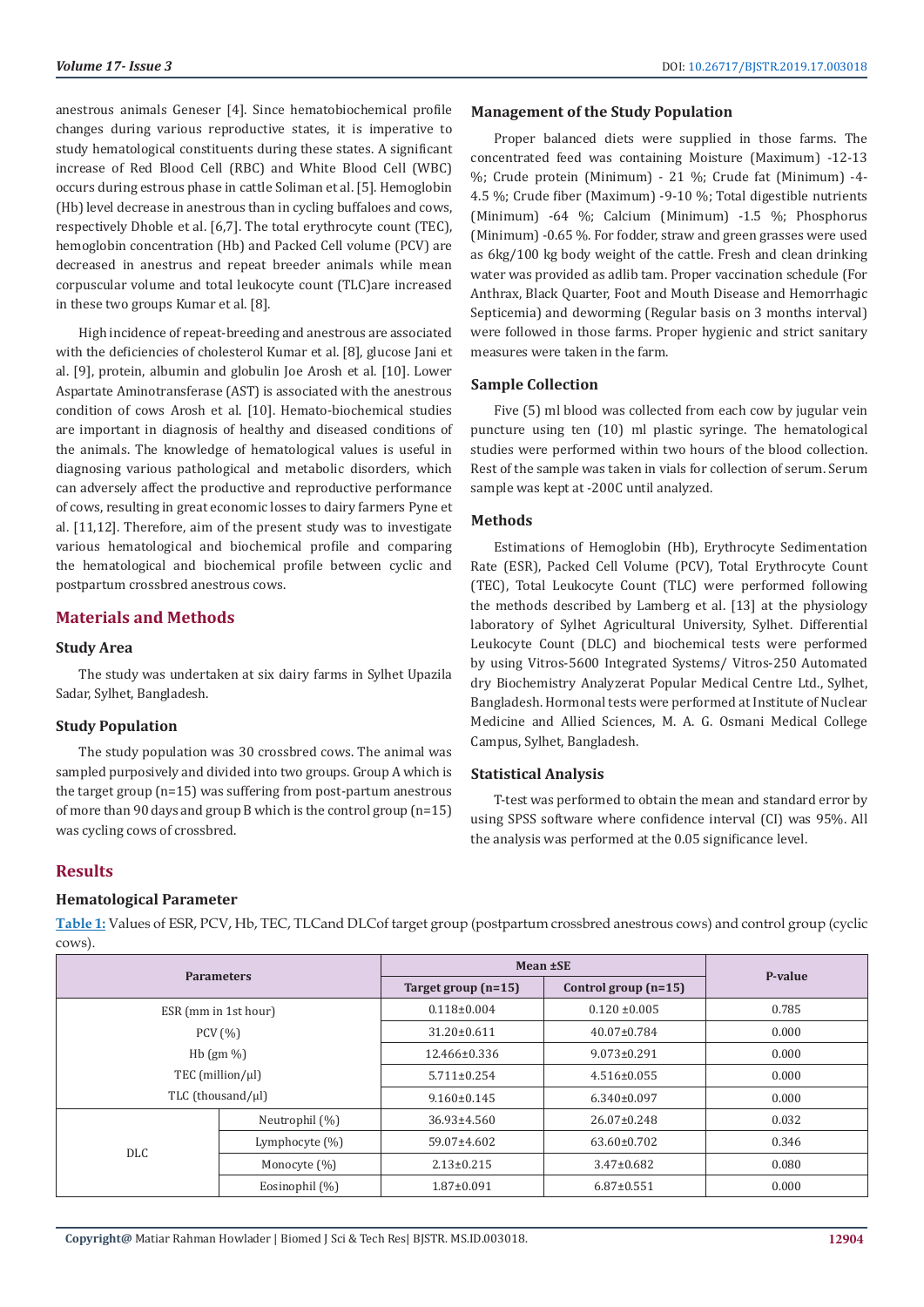The mean values of ESR were  $0.118\pm0.04$  and  $0.120\pm0.005$  $mm$  in  $1<sup>st</sup>$  hour in anestrous and control group of cows, respectively (Table 1). The mean PCV in anestrous group and control group was 31.20±0.611 and 40.07±0.784, respectively (Table 1). The mean Hb(gm%) in anestrous group and control group of cows was 12.466±0.336 and 9.073±0.291, respectively (Table 1). The mean values of TEC of anestrous group of cows and control groups cows were 5.711±0.254 and 4.516±0.055 million/μl, respectively (Table 1). The mean values of TLC in anestrous and control

group of cows was 9.160±0.145 and 6.340±0.097thousand/μl respectively (Table 1). In cows from anestrous group, neutrophils had an average value of 36.93±4.560 %, compared to the control group(26.07±0.248%) showing the presence of an inflammatory process (Table 1). Lymphocytes had lower values in cows of the anestrus group (59.07±4.602 %), compared to the control group of cows (63.60±0.702 %) while eosinophil (1.87±0.091 %) and monocytes (2.13±0.215 %) have shown lower values compared to the control group  $(6.87 \pm 0.551 \%)$  and  $3.47 \pm 0.682 \%$  (Table1).

# **Biochemical Parameter**

**Table 2:** Values of Total serum protein, Serum albumin, Serum globulin,Serum bilirubin, Alanine aminotransferase (ALT) and Aspartate Aminotransferase (AST) of target group (postpartum crossbred anestrous cows) and control group (cyclic cows)

| Parameters                  | Mean $\pm$ SE         | P-value                |       |  |
|-----------------------------|-----------------------|------------------------|-------|--|
|                             | Target group $(n=15)$ | Control group $(n=15)$ |       |  |
| Total serum protein (gm/dl) | $5.549 \pm 0.410$     | $6.194\pm0.255$        | 0.195 |  |
| Serum albumin (gm/dl)       | $2.470 \pm 0.221$     | $2.819 \pm 0.121$      | 0.182 |  |
| Serum globulin (gm/dl)      | $3.062 \pm 0.214$     | $3.372 \pm 0.155$      | 0.255 |  |
| Serum bilirubin (mg/dl)     | $0.636 \pm 0.0160$    | $0.323 \pm 0.020$      | 0.000 |  |
| ALT (IU/L)                  | $48.67 \pm 2.806$     | $22.67 \pm 0.333$      | 0.000 |  |
| AST (IU/L)                  | 73.33±3.588           | $29.67 \pm 0.333$      | 0.000 |  |

The mean total serum protein in anestrous and control group of cows were 5.549±0.410 and 6.194±0.255 gm/dL, respectively (Table 2). The mean serum albumin in anestrous and control group of cows were 2.470±0.221 and 2.819±0.121 gm/dl, respectively (Table 2). The mean serum globulin in anestrous and control group of cows were 3.062±0.214 and 3.372±0.155 gm/dL, respectively (Table 2). The mean concentration of serum bilirubin in anestrous and control group of cows was  $0.636\pm0.0160$  and  $0.323\pm0.020$  mg/ dl, respectively (Table 2). The mean ALT in anestrous and control group of cows were 48.67±2.806 and 22.67±0.333 IU/L, respectively

(Table 2). The mean AST in anestrous and control group of cows were 73.33±3.588 and 29.67±0.333 IU/L, respectively (Table 2).

#### **Hormonal Parameter**

The mean concentration of progesterone level in anestrous group was  $8.188\pm0.169$  and in control group was  $11.522\pm0.197$ nM/L (Table 3). The mean concentration of FSH in anestrous and control group of cows was  $2.631 \pm 0.080$  and  $10.771 \pm 0.697$  IU/L, respectively (Table 3). The mean concentration of LH in anestrous and control group of cows was 2.577±0.062 and 16.892±0.656 IU/L, respectively (Table 3).

**Table 3:** Values of Progesterone, Follicle Stimulating Hormone (FSH) and Luteinizing Hormone (LH)of target group (postpartum crossbred anestrous cows) and control group (cyclic cows).

|                     | Mean $\pm$ SE        |                       |         |  |
|---------------------|----------------------|-----------------------|---------|--|
| <b>Parameters</b>   | Target group $(n=7)$ | Control group $(n=7)$ | P-value |  |
| Progesterone (nM/L) | $8.188 \pm 0.169$    | $11.522 \pm 0.197$    | 0.000   |  |
| FSH (IU/L)          | $2.631 \pm 0.080$    | $10.771 \pm 0.697$    | 0.000   |  |
| LH (IU/L)           | $2.577 \pm 0.062$    | 16.892±0.656          | 0.000   |  |

# **Discussion**

The mean difference of ESR between anestrous and control group is not significant (Table 1). The ESR is generally higher in anestrous cows than control cows.The ESR values of the present study are lower than the result of Pariza et al. [14] whereas Pariza et al*.* [14] reported that the mean values of ESR were significantly higher in anestrous group compared to the control group of cows. The ESR is increased in inflammation, pregnancy, anemia, autoimmune disorders (such as rheumatoid arthritis and lupus), infections, some kidney diseases and some cancers (such as lymphoma and multiple myeloma). The ESR is decreased in polycythemia, hyperviscosity, sickle cell anemia, leukemia, low

plasma protein (due to liver or kidney disease) and congestive heart failure. The mean PCV in anestrous group and control group was 31.20±0.611 and 40.07±0.784, respectively (Table 1). The PCV % in anestrous group of cows is significantly lower than that of control group of cows (Table 1).The PCV % is the index of anemia Samad et al. [15,16]. The mean PCV in this study is agreed with the reports of Pariza et al. [1,14,17], but disagreed with the findings of Ahmad et al., 2003.The mean Hb (gm%) in anestrous group and control group of cows was 12.466±0.336 and 9.073±0.291, respectively (Table 1).

The Hb concentration is significantly higher in anestrous group compared to control group of cows (Table 1). The hemoglobin content (gm%) in the present finding is disagreed by Pariza et al.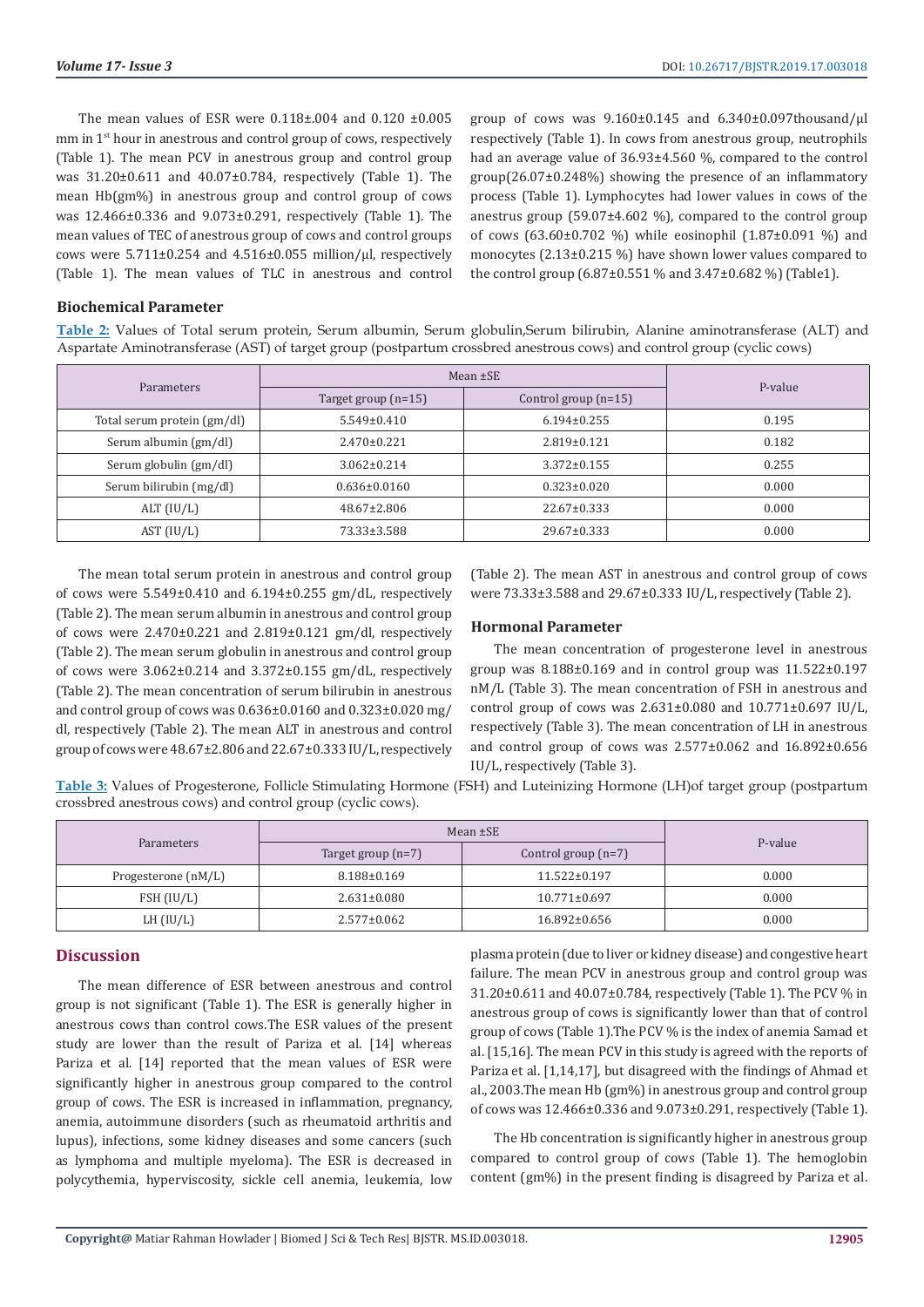[1,18,14,17]. The mean values of TEC of anestrous group of cows and control groups cows were 5.711±0.254 and 4.516±0.055 million/μl, respectively (Table 1). The difference in TEC between anestrous and control groups of cows is highly significant (Table 1).This is not similar with the finding of the study done by Pariza et al. [1,1418]. The mean values of TLC in anestrous and control group of cows was  $9.160\pm0.145$  and  $6.340\pm0.097$  thousand/ μl respectively (Table 1). The TLC in anestrous group of cows is significantly higher than that in the control group of cows (Table 1). The finding of TLC of the present study is similar with the result of Pariza et al. [14,17,18]. Possibly bacterial infection was present in the anestrous cows.In cows from anestrous group, neutrophils had an average value of 36.93±4.560 %, compared to the control group(26.07±0.248%) showing the presence of an inflammatory process (Table 1). Lymphocytes had lower values in cows of the anestrus group (59.07±4.602 %), compared to the control group of cows (63.60±0.702 %) while eosinophil (1.87±0.091 %) and monocytes (2.13±0.215 %) have shown lower values compared to the control group (6.87±0.551 % and 3.47±0.682 %) (Table 1).

The difference in eosinophil between anestrous and control groups of cows is highly significant whereas the difference in neutrophils, lymphocytes and monocytes between anestrous and control groups of cows is not significant (Table 1). This is not similar with the finding of the study done by Ruginosu et al. [17]. The mean total serum protein is not significantly lower in anestrous group of cows than that of control group of cows (Table 2). This is not similar with the finding of the study done by Pariza et al. [14] where it reported that the mean total serum proteinwas significantly lower in anestrous group of cows than that of control group of cows. The mean serum albumin is not significantly lower in anestrous group of cows than that of control group of cows (Table 2). This is similar with the finding of the study done by Mondal and Paul, 2012 but not similar with the finding of the study done by Amle et al. [19]. The mean serum globulin is not significantly lower in anestrous group of cows than that of control group of cows (Table 2). This is not similar with the finding of the study done by Mondal et al. [17,19]. The mean bilirubin concentration in anestrous group of cows is significantly higher than in control group of cows (Table 2).

This is similar with the finding of the study done by Pariza et al. [14] where it reported that the mean bilirubin concentration in anestrous group of cows was significantly higher than in control group of cows. The mean ALTis significantly higher in anestrous group of cows than that of control group of cows (Table 2). Serum level of ALT is increased in case of parasitic infection and liver damage. The mean AST is significantly higher in anestrous group of cows than that of control group of cows (Table 2). According to Keele et al. [20], serum levels of AST are significantly high under disease and morbid conditions involving injuries to large numbers of metabolically active cells. The difference of concentration of progesterone between anestrous and control group is significant (Table 3). This is not similar with the finding of the study done by Pariza et al. [14]. The mean FSH concentration in anestrous group of cows is significantly lower than in control group of cows (Table 3). The mean LH concentration in anestrous group of cows is significantly lower than in control group of cows (Table 3). The

Values of ALT and AST are significantly higher in anestrous cows than in cyclic cows. Higher level of AST indicates liver damage and proteinases substances are produced from liver. The hormones are proteinases substances. That's why higher level of AST resulting liver damage and hampering the hormonal balance. As a result, FSH, LH and progesterone level are significantly lower in anestrous cows than control group of cyclic cows and finally leads to anestrous condition.

# **Conclusion**

This research work is carried out to investigate the hematological and biochemical profiles of postpartum crossbred anestrous cows and cyclic cows. The study results show the significant variation in some of the hemato-biochemical parameters [21]. The ESR values are non- significantly lower in anestrous cows; however, the Hb values are significantly higher and PCV values are significantly lower in anestrous cows. The difference in TEC between anestrous and control groups of cows is highly significant. The TLC is significantly higher in anestrus cows than in control cows. Possibly bacterial infection is present in the anestrous cows. Indeed, chronic microbial infection may cause endometritis that might be responsible for anestrous. In this study, eosinophil count is significantly lower in anestrous cows than in cyclic cows. In cows from anestrous group, neutrophil is showing the presence of an inflammatory process. Similarly, the values of lymphocytes and monocytes do not differ in between the anestrous and cyclic group of cows. Total serum protein is low in all anestrous cows than control cows. In the present investigation, total serum bilirubin is higher in anestrous cows than control cows whereas AST and ALT is significantly higher in anestrous group of cows than that of control group of cows. There is significant difference of progesterone, FSH and LH level in anestrous and cyclic cows. The study cows are reared under well balanced diet, proper vaccination as well as proper sanitation. So it can be concludes that there is no specific hematological and biochemical marker for anestrous in crossbred cows and the anestrous condition might be due to the hormonal cause.

### **Acknowledgement**

I would like to express my deepest gratitude to all the owners of the farms and Ministry of Science and Technology of the Government of the People's Republic of Bangladesh to provide the financial support to successfully complete the research work.

#### **References**

- 1. [Mondal MK, Paul SK \(2012\) Hematobiochemical Profile in Repeat](https://www.cabdirect.org/cabdirect/abstract/20133007370) [Breeding Crossbred Cows \(2012\). Explor Anim Med Res 2\(1\): 60-65.](https://www.cabdirect.org/cabdirect/abstract/20133007370)
- 2. [Shiraz khan, A Thangavel, S Selvasubramaniyan \(2010\) Blood](https://www.cabdirect.org/cabdirect/abstract/20103202260) [Biochemical profile in repeat Breeding cows. Tamilnadu J Veterinary &](https://www.cabdirect.org/cabdirect/abstract/20103202260) [Animal Sciences 6\(2\): 75-80.](https://www.cabdirect.org/cabdirect/abstract/20103202260)
- 3. [Short RE, Bellows RA, Staigmiller RB, Berardinelli JG, Custer EE \(1990\)](https://www.ncbi.nlm.nih.gov/pubmed/2180877) [Physiological mechanisms controlling anestrus and infertility in](https://www.ncbi.nlm.nih.gov/pubmed/2180877) [postpartum beef cattle. Journal of Animal Science 68\(3\): 799-816.](https://www.ncbi.nlm.nih.gov/pubmed/2180877)
- 4. Geneser F (1986)Textbook of Histology, (1<sup>st</sup> Edn). Munksgaard, Copenhagen, Denmark.
- 5. Soliman MK, Zaki K (1963) Blood picture of Friesian cows during oestrous cycle and pregnancy. J Arab Vet Med Assoc 4: 343-354.